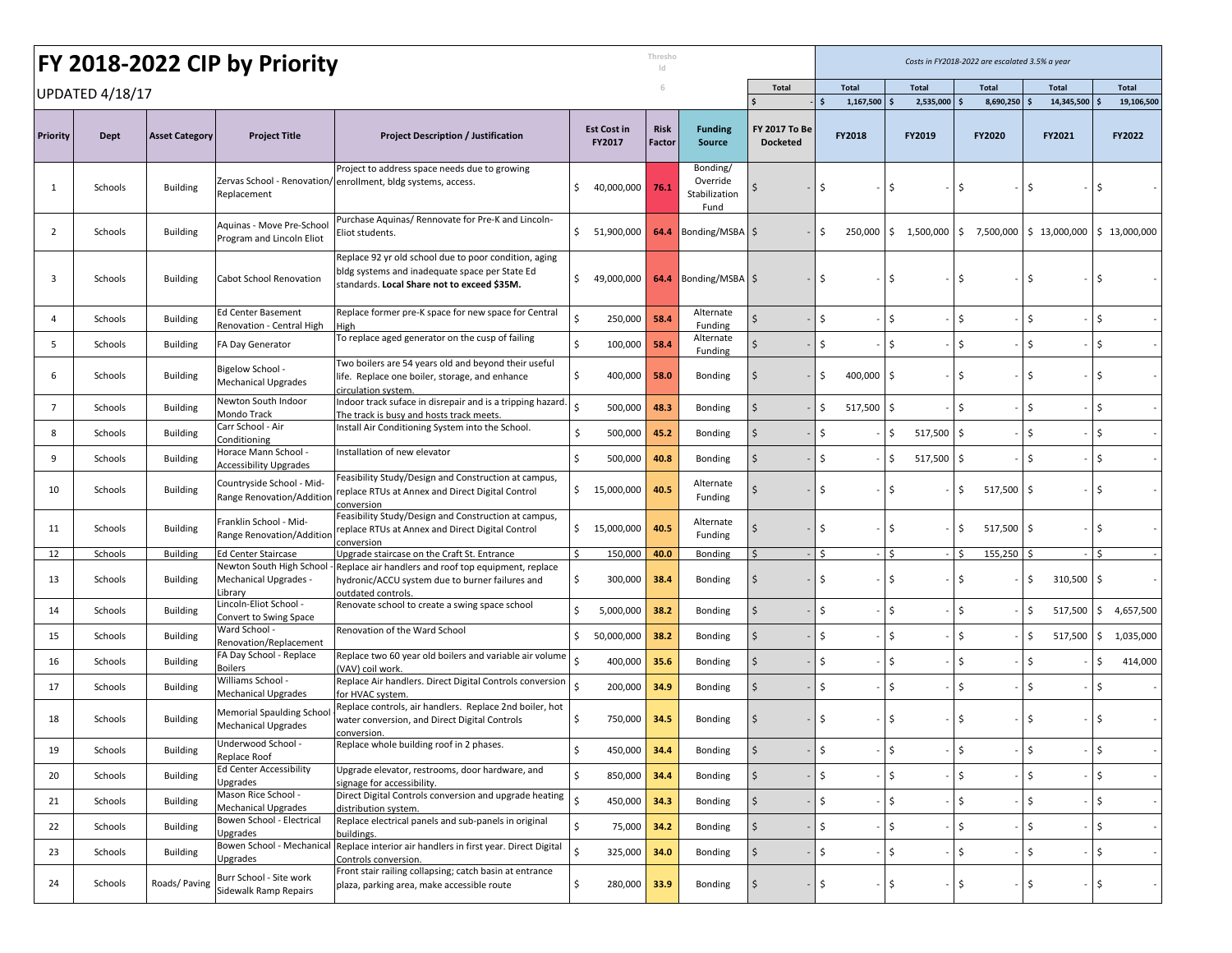| <b>Priority</b> | Dept    | <b>Asset Category</b> | <b>Project Title</b>                                              | <b>Project Description / Justification</b>                                                                                                         | <b>Est Cost in</b><br>FY2017  | Risk<br>Factor | <b>Funding</b><br><b>Source</b> | <b>FY 2017 To Be</b><br><b>Docketed</b> | FY2018 | FY2019 | FY2020 | FY2021 | FY2022 |
|-----------------|---------|-----------------------|-------------------------------------------------------------------|----------------------------------------------------------------------------------------------------------------------------------------------------|-------------------------------|----------------|---------------------------------|-----------------------------------------|--------|--------|--------|--------|--------|
| 25              | Schools | <b>Building</b>       | Williams School - Mid-<br>Range Renovation/Addition               | Feasibility Study/Design and Construction for addition<br>to building                                                                              | \$12,500,000                  | 33.4           | Bonding                         | -S                                      | \$.    | \$     | Ŝ      | \$     | Ŝ      |
| 26              | Schools | <b>Building</b>       | Replace Roof                                                      | Memorial Spaulding School Replace 1980's Built up roof area. It has reached its life<br>expectancy.                                                | $\mathsf{\hat{S}}$<br>350,000 | 33.1           | Bonding                         | Ś                                       | Ś      | \$     | Ś      | \$     | Ŝ.     |
| 27              | Schools | <b>Building</b>       | Bigelow School -<br><b>Accessibility Upgrades</b>                 | Upgrade toilet rooms, elevator, door hardware and<br>signage for accessibility                                                                     | 400,000<br>Ŝ                  | 33.1           | Bonding                         | S,                                      | \$     | \$     | Ś      | \$     | \$.    |
| 28              | Schools | <b>Building</b>       | Bigelow School - Roof<br>Replacement                              | Replace entire building roof system. Roof is beyond its<br>useful life.                                                                            | Ś<br>750,000                  | 32.4           | Bonding                         | \$                                      | \$     | \$     | Ś      | \$     | Ŝ      |
| 29              | Schools | <b>Building</b>       | Mason Rice School -<br>Replace Roof                               | Replace the 1990's Sarnifil roofing system on the main<br>portion of the building. Existing roof has reached its life $\frac{1}{5}$<br>expectancy. | 580,000                       | 32.4           | Bonding                         | S.                                      | \$     | \$     | Ś      | \$     | \$     |
| 30              | Schools | <b>Building</b>       | Burr School - Replace Root                                        | Replace the total building roofing system installed in<br>t <b>he 1980'</b> :                                                                      | \$<br>450,000                 | 32.4           | Bonding                         |                                         | Ś      | \$     | Ś      | \$     | Ŝ.     |
| 31              | Schools | Building              | Pierce School - Plumbing<br>Upgrades                              | Sanitary piping is deteriorating. Upgrades to toilet<br>rooms and water fountains                                                                  | \$<br>225,000                 | 32.4           | Bonding                         | Ś                                       | Ś      | \$     | Ś      | \$     | Ŝ.     |
| 32              | Schools | <b>Building</b>       | FA Day School -<br>Accessibility Upgrades /<br>Replace Elevator   | Upgrades for ADA Compliant elevator, toilet rooms,<br>door hardware, and signage                                                                   | \$<br>350,000                 | 32.0           | Bonding                         | S                                       | Ŝ      | Ŝ      | Ś      | \$     | Ŝ      |
| 33              | Schools | <b>Building</b>       | Ed Center - Electrical<br>Upgrades                                | Upgrade electric service, panels and sub-panels to<br>support IT server room and other building functions.                                         | \$<br>249,000                 | 31.7           | Bonding                         | \$                                      | Ś      | \$     | Ś      | \$     | Ŝ.     |
| 34              | Schools | <b>Building</b>       | Franklin School - Building<br>Envelope                            | Replace windows and doors and repair/restore<br>masonry                                                                                            | \$<br>700,000                 | 31.7           | Bonding                         | Ś                                       | Ś      | \$     | Ś      | \$     | \$     |
| 35              | Schools | <b>Building</b>       | Peirce/Williams<br>Feasibility/Addition                           | Feasibility Study/Design and Construction to add<br>Capacity                                                                                       | \$15,000,000                  | 31.1           | Bonding                         |                                         | \$     | \$     | Ś      | \$     | \$     |
| 36              | Schools | <b>Building</b>       | <b>Memorial Spaulding School</b><br><b>Accessibility Upgrades</b> | Upgrade toilet rooms, door hardware, water fountains,<br>and signage for accessibility.                                                            | \$<br>300,000                 | 30.1           | Bonding                         | -S                                      | Ŝ      | \$     | Ŝ      | \$     | Ŝ      |
| 37              | Schools | <b>Building</b>       | Bowen School -<br><b>Accessibility Upgrades</b>                   | Upgrades to toilet rooms, signage, hardware, railings<br>and assembly spaces for accessibility.                                                    | \$<br>200,000                 | 30.1           | Bonding                         | Ś                                       | Ś      | \$     | Ś      | \$     | Ŝ.     |
| 38              | Schools | <b>Building</b>       | Mason Rice School -<br><b>Accessibility Upgrades</b>              | Upgrade hardware, toilet rooms, and water fountains<br>for accessibility.                                                                          | Ś<br>185,000                  | 30.1           | Bonding                         | S,                                      | \$     | \$     | Ś      | \$     | \$.    |
| 39              | Schools | <b>Building</b>       | Underwood School -<br><b>Electrical Upgrades</b>                  | Upgrades to electrical panels and sub-panelsn and<br>emergency generator                                                                           | \$<br>100,000                 | 29.6           | Bonding                         | \$                                      | Ś      | \$     | Ś      | \$     | Ŝ      |
| 40              | Schools | <b>Building</b>       | Williams School -<br><b>Accessibility Upgrades</b>                | Upgrade door hardware, openings, toilet rooms,<br>railings, and signage for accessibility.                                                         | \$<br>250,000                 | 29.6           | Bonding                         |                                         | \$     | Ś      | Ś      | \$     | Ŝ.     |
| 41              | Schools | <b>Building</b>       | Ed Center - Mechanical<br>Upgrades                                | Replace boiler, second boiler and hot water conversion<br>in out years. Boilers are 35 years old.                                                  | Ś<br>450,000                  | 29.6           | Bonding                         | Ŝ.                                      | \$     | \$     | Ś      | \$     | Ŝ.     |
| 42              | Schools | <b>Building</b>       | Upgrades                                                          | Peirce School - Accessibility Upgrades to door hardware, toilet rooms, railings, and<br>signage for accessibility.                                 | 300,000                       | 28.4           | Bonding                         | Ŝ.                                      | Ś      | \$     | Ś      | \$     | \$     |
| 43              | Schools | <b>Building</b>       | Franklin School -<br>Upgrades                                     | Upgrade Toilet rooms, Water fountains, Door hardware<br>Accessibility and Plumbing and signage for accessibility.                                  | 365,000<br>\$                 | 26.6           | Bonding                         | S,                                      | \$     | \$     | \$     | \$     | Ŝ      |
| 44              | Schools | <b>Building</b>       | Burr School - Electrical<br>Upgrades                              | Replace electric panels and sub-panels                                                                                                             | Ś<br>100,000                  | 26.1           | Bonding                         | Ś                                       | \$     | \$     | \$     | \$     | \$     |
| 45              | Schools | <b>Building</b>       | Peirce School - Electrical<br>Jpgrades                            | Replace electric panels and sub-panels.                                                                                                            | \$<br>75,000                  | 26.1           | Bonding                         | <sup>\$</sup>                           | Ś.     | \$     | Ś      | \$     | Ŝ.     |
| 46              | Schools | <b>Building</b>       | Countryside School -<br>Plumbing Upgrades                         | Upgrade toilet rooms and water fountains, and add<br>fixtures per code requirements.                                                               | \$<br>125,000                 | 26.0           | Bonding                         | <sub>S</sub>                            | Ŝ      | \$     | \$     | \$     | \$     |
| 47              | Schools | Building              | Countryside School -<br>Replace Windows and<br>Doors              | Replace single pane storefront system in connector and<br>annex windows and exterior doors.                                                        | 500,000<br>Ŝ.                 | 25.3           | Bonding                         | - Ś                                     | Ŝ.     | Ŝ.     | Ŝ      | \$     | Ŝ      |
| 48              | Schools | <b>Building</b>       | Brown School - Accessibility<br>Upgrades                          | Upgrade existing elevator for code compliance,<br>signage, hardware, and reconfigure locker rooms for<br>accessibility.                            | \$<br>600,000                 | 24.8           | Bonding                         | Ś                                       | \$     | \$     | \$     | \$     | \$     |
| 49              | Schools | <b>Building</b>       | Countryside School -<br><b>Accessibility Upgrades</b>             | Upgrade toilets, signage, door hardware, and<br>accessible entrance.                                                                               | \$<br>150,000                 | 24.8           | Bonding                         | $\ddot{\varsigma}$                      | \$     | \$     | \$     | \$     | \$     |
| 50              | Schools | <b>Building</b>       | Mason-Rice School - Mid-<br>Range Renovation/Addition             | Feasibility Study/Design and Construction                                                                                                          | \$<br>15,000,000              | 23.7           | Bonding                         | S.                                      | \$     | \$     | \$     | \$     | \$     |
| 51              | Schools | Roads/Paving          | Schools - Repave Parking<br>Areas                                 | Repave parking areas and sidewalks in poor condition<br>at Ward, Brown, Underwood, Mason Rice, Oak Hill,<br>Williams, Zervas and Peirce.           | 400,000<br>\$                 | 23.7           | Bonding                         | \$                                      | \$     | \$     | Ś      | \$     | \$     |